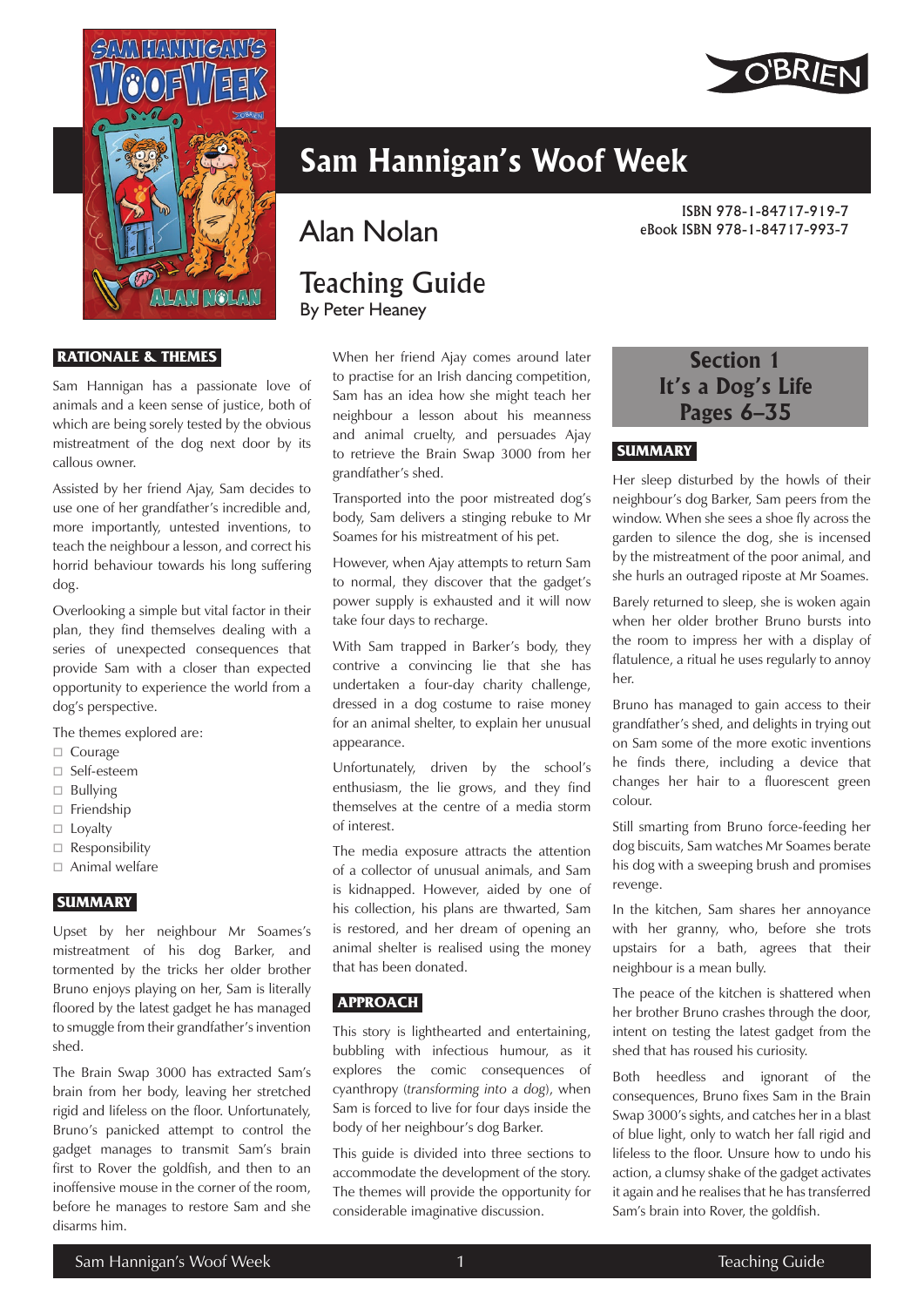Recognising the potential of the gadget and ignoring Sam's pleas, he transfers her brain again, this time to an unsuspecting mouse in the corner, where she has to face the attention of Chairman Miaow, the cat.

In exasperation, Sam punches the cat on the nose, and scampers up Bruno's leg, biting him sharply on the knee to force him to restore her back to her human body.

When her friend Ajay calls around to rehearse their Irish dancing routine, Sam has a brainwave that they could use the gadget to transport her into Barker's body, to deliver a shocking lesson to the dog's cruel owner.

The plan works splendidly until Ajay attempts to reverse the operation only to discover that the power supply is empty and it will take four days to recharge. In the meantime, Sam is trapped inside Barker, the neighbour's dog.

#### **DISCUSSION POINTS**

- □ **Read pp7:** Sam's granny, Nanny Gigg, lives in poverty. There are many things that they are unable to buy or repairs that they cannot afford. What are the main signs of poverty? How should we behave when we see those signs around us?
- □ **Read pp11-12:** Bruno comes into Sam's room to break wind deliberately and noisily. It is something that he does regularly, and he finds it amusing. Is this type of behaviour ever acceptable or amusing? Why do you think this type of behaviour is more common with boys?
- **Read pp15–17:** Bruno takes delight in being cruel to his little sister, tormenting her with a series of mean tricks. Why do brothers and sisters behave towards each other in this way? How should he be more protective of her?
- □ **Read pp22-23:** Sam's granny is very eccentric and foolish. Is it reasonable for her to behave in this way? Is she giving a good example to Sam? How should adults behave? Are there things that they should really never try to do?

#### **ACTIVITIES**

## **1. I'm Awake (read p6)**

Sam describes those few seconds as her brain adjusts from sleep and dreaming to being awake, still remembering the unusual thoughts that were in her mind.

This is something we all experience, and the things we remember are often strange and sometimes amusing.

Remember an experience you had as you woke from a dream. Describe how you felt and what you saw as you became fully awake.

# **2. It's Really Me (read p9)**

When their teacher, Ms Sniffles asks the class to name an animal they would like to be, Sam chooses to be a dog.

As she sits in class, she can even see the type of dog she would like to be, and is able to imagine how her face would look, smiling from where the dog's face should be.

Choose an animal you would like to be. Create an illustration of the animal with your face where its face should be.

# **3. The Gadget (read p14)**

Daddy Mike's shed is a treasure store of strange gadgets, each of them with an awesome power. Bruno has discovered some of them, using them to annoy Sam, and make a nuisance of himself.

Before he left, Daddy Mike wrote a note to Nanny Gigg, explaining his last invention, and warning that it must never be used, except in the most frightening emergency.

Make a copy of the note he left her, and include a diagram and description of his gadget, explaining its power and what it should be used for.

#### **4. Sam's Revenge (read p18)**

Sam has been teased and tormented by her brother Bruno, and promises revenge.

However, she is not mean enough to think of anything suitable. She needs your help!

Use your imagination to plan an awesome reprisal for her, explaining how she might put it into action.

# **5. The Weekly Menu (read p24)**

Nanny Gigg is an eccentric, and this applies both to the clothes she wears and the food she cooks.

Sam loves her granny dearly, but sometimes wishes her cooking was more conventional.

For a week, Sam keeps a record of all the strange food combinations on the menu each day.

Can you recreate the menu of Nanny's meals? You can include some illustrations and, perhaps, the tasting notes and comments that a food critic might use.

### **6. What Would You Be? (read pp31–35)**

Bruno manages to transport Sam's brain into both Rover, the goldfish, and then an unsuspecting mouse.

In both situations, Sam has to adapt very quickly to her new circumstances, size and skills, in order to survive.

Use your imagination to describe the comic consequences if someone shape-shifted you into two separate animals, one you like and the other you loathe.

# **Section 2 The Battery Died Pages 55–99**

#### **SUMMARY**

Wakening in the morning from a strange dream, Sam is deflated, realising that she is still a dog. However, she has a plan to deal with her first challenge, the Irish dancing competition.

At breakfast, her granny seems not to notice Sam's strange appearance, reminiscing instead about her own days as a dancer.

Ajay's dad drives them to the competition venue without comment. However, when they enter the hall, Sam's appearance causes uproar with the rest of the team, and Ajay rescues the situation with a plausible explanation.

He announces that Sam has undertaken a four-day sponsored 'dress-up' to raise money for a dog shelter. After some initial trepidation, the idea is welcomed, and the judges allow her to dance.

With the benefit of her new canine skills, and the novelty effect of her 'costume', Sam and her team win the competition comfortably.

Meanwhile, two suspicious characters are prowling the area, intent on capturing interesting animal specimens.

Waking up on day two presents the next challenge for Sam. It is Monday and that means school.

Ogg, the school caretaker is unconvinced with the costume explanation. However, her teacher Ms Sniffles thinks it's a wonderful idea, and makes an immediate donation.

When the principal is told, events accelerate, and very soon a radio interview has been organised.

The clip of the interview is uploaded to social media where it becomes a sensation, attracting the attention of one of the researchers for 'Hooley's' prime time television show. They want Sam to appear, and very soon an invitation has been arranged for Sam and Ajay to appear on *Bryan Hoolihan's Midweek Madness*.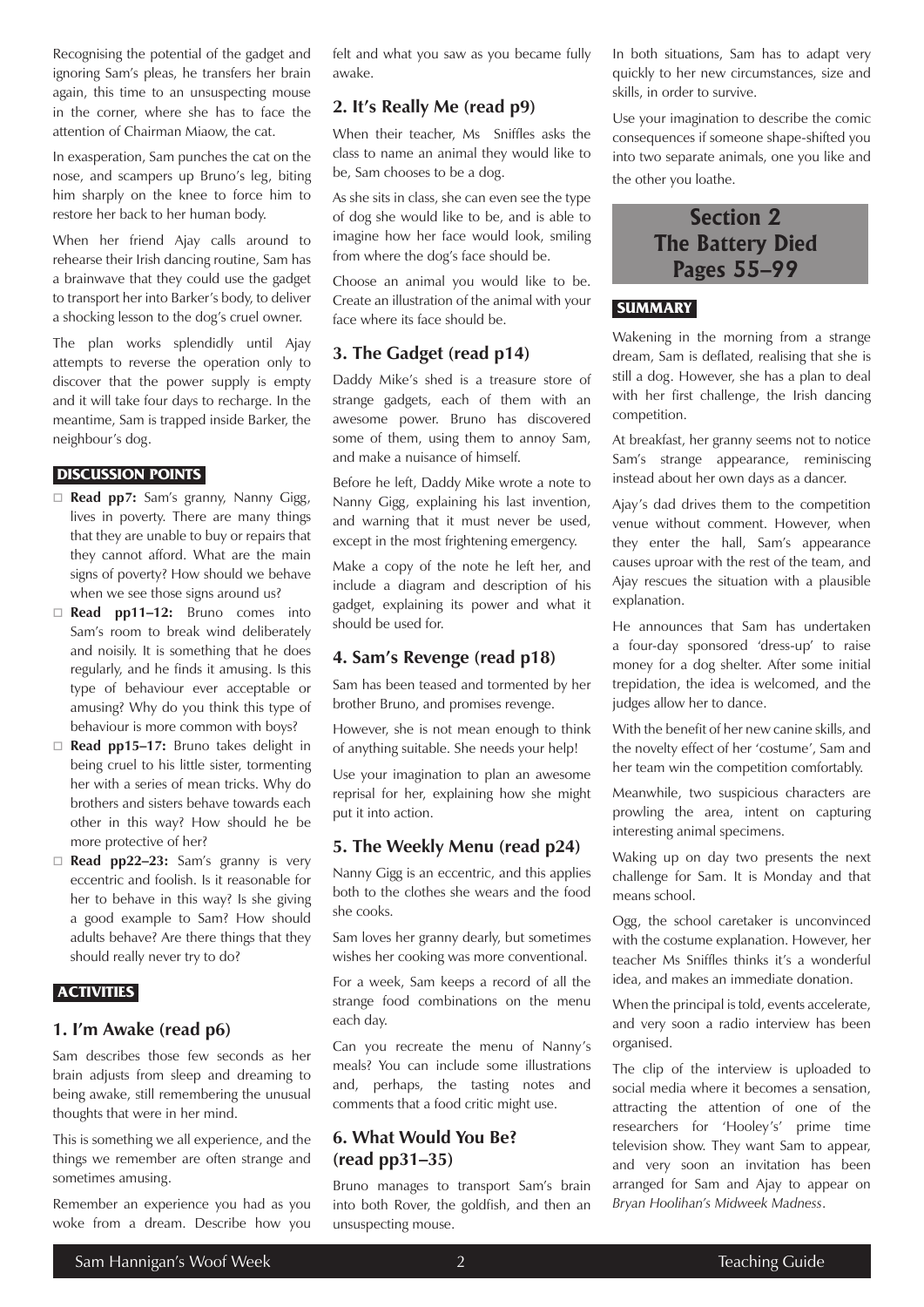Day three of her ordeal continues the media hysteria, while the accumulating pile of money donations, delivered by the postman, bemuses Nanny Gigg.

Confessing the truth, Sam is reassured by her granny, who is already distracted by her anticipation of meeting her idol, the television presenter, Hooley.

Meanwhile, at the other end of town, Roger Fitzmaurice, dog food manufacturer and collector of exotic animals, has been alerted to the hype surrounding Sam.

Carefully examining a picture in the newspaper, he realises that Sam is not wearing a costume but is actually a dog.

Determined to secure her for his private collection, he dispatches two of his henchmen to capture her as she leaves the television studio after her appearance on Hooley's show.

#### **DISCUSSION POINTS**

- **Read p160:** Both Sam and Ajay like to visit the zoo and watch the animals. Is this strange behaviour for animal lovers, to keep large animals that are used to open spaces, caged in a smelly enclosure, just so that they can be stared at? Is a zoo a suitable place to keep large animals? Why do people enjoy watching animals that are kept in cages?
- **Read pp78–79:** The radio DJ Liz Anya is effusive in her language, creating new words like 'fantabulous' to exaggerate what she wants to say. Is she really sincere when she uses language like this? Is it necessary for one event to have to be more exciting than the previous one? How can you decide if you are hearing an accurate description of something?
- □ **Read p80:** Ms Sniffles is overwhelmed with excitement at the news that the video clip of Sam talking on the phone is an Internet sensation attracting more than 200,000 views. What does this really mean? What type of article usually attracts this type of attention? Are they sensible or sensational? What does this say about people who use social media regularly?

## **ACTIVITIES**

# **1. Was That Sam? (read pp58–59)**

When Sam comes down for breakfast, her granny makes no comment on her appearance, and Sam believes that Nanny Gigg hasn't noticed.

Of course, she does notice, but decides to

wait until Sam tells her what is going on.

When Sam leaves, Nanny Gigg tries to understand what it was she saw.

The author thought he would add a short paragraph here to describe what Nanny Gigg thought and said to herself.

Try to write the paragraph in about 150 words.

# **2. Dinners for Dogs (read pp64–65)**

Ajay suspects that it might be difficult to persuade Ms Clancy to believe their story about a challenge to raise money for a dog charity, so he decides to prepare a small A5 poster beforehand, giving all the necessary detail.

Unfortunately he is very short of time and needs help.

Use your skills to create a poster for him. What information and illustration would be useful to include?

# **3. The Last Dance (read pp66–67)**

The last dance of the competition between Sam and Rachael is a sensation; the audience gives the judge's decisions a thunderous round of applause.

Also in the hall is a young reporter from the *Clobberstown Herald*. The editor has told her to scoop an interesting human-interest story from the competition, and she decides to write her story on Sam and the final jig.

Create the reporter's article. What angle should she take and whom should she interview for extra comment?

#### **4. Twitter Sphere (read pp78–79)**

As the interview with DJ Liz Anya begins, the station's Twitter feed springs to life, building to a tsunami of comment as the listeners argue about Sam and her interview.

Recreate the stream of discussion that the first 7 people in the audience have about Sam and her interview.

Do they all agree with each other?

#### **5. F.A.B. (read pp78–79)**

After her programme, DJ Liz Anya has one last job to complete before she leaves the station to go home. She has to put a post on the station's Facebook page describing Sam and the interview. She also has to email a report to the station director with the same information.

For the Facebook post, she uses the effusive hyperbole (*exaggerated language*) she used

when she was on air. For the email to her boss, she simply gives the facts without any exaggeration.

Recreate both texts.

# **6. Bryan Hoolihan (read pp80–81)**

Ms Hennigan is breathless with excitement at the prospect of one of her pupils appearing on Bryan Hoolihan's television show.

She has just spoken to one of the researchers from the programme who was not really convinced that Sam's story was suitable for inclusion. Ms Hennigan had to work very hard to convince her that Sam would be perfect for the show.

Recreate the conversation they had. What arguments do you think Ms Hennigan used to convince her? How do you think she flattered the researcher?

#### **7. Jolly Roger. Ha! (read p99)**

When Mr Wilson and Ms Pike leave the room, they are both very cross with Mr Fitzmaurice, and their comment that he is not very jolly quickly develops into a rant about their boss and how he treats them.

Recreate the conversation between them and the comments they made about him. Perhaps Mr Wilson is cross because he likes Ms Pike, and he is annoyed at the way she is being treated?

You could perform your dialogue for the rest of the class.



# **SUMMARY**

The excitement builds for Sam, Ajay and Nanny Gigg, chauffeured to the studio in a white limo, where Bryan Hoolihan welcomes them before they are 'made-up', miked and finally seated on the famous pink sofa, ready to begin.

Ajay is stage-struck and leaves Sam to reply to Hooley's questions.

Leaving the studio and congratulating their achievement, Sam bounds into the back seat of the limo without waiting for Ajay.

Suddenly, the door slams shut and the limo screeches off without Ajay, leaving him to explain to Bruno and Nanny Gigg that Sam has been kidnapped.

Wakening next morning in a tumbledown warehouse, Sam meets the smallest and